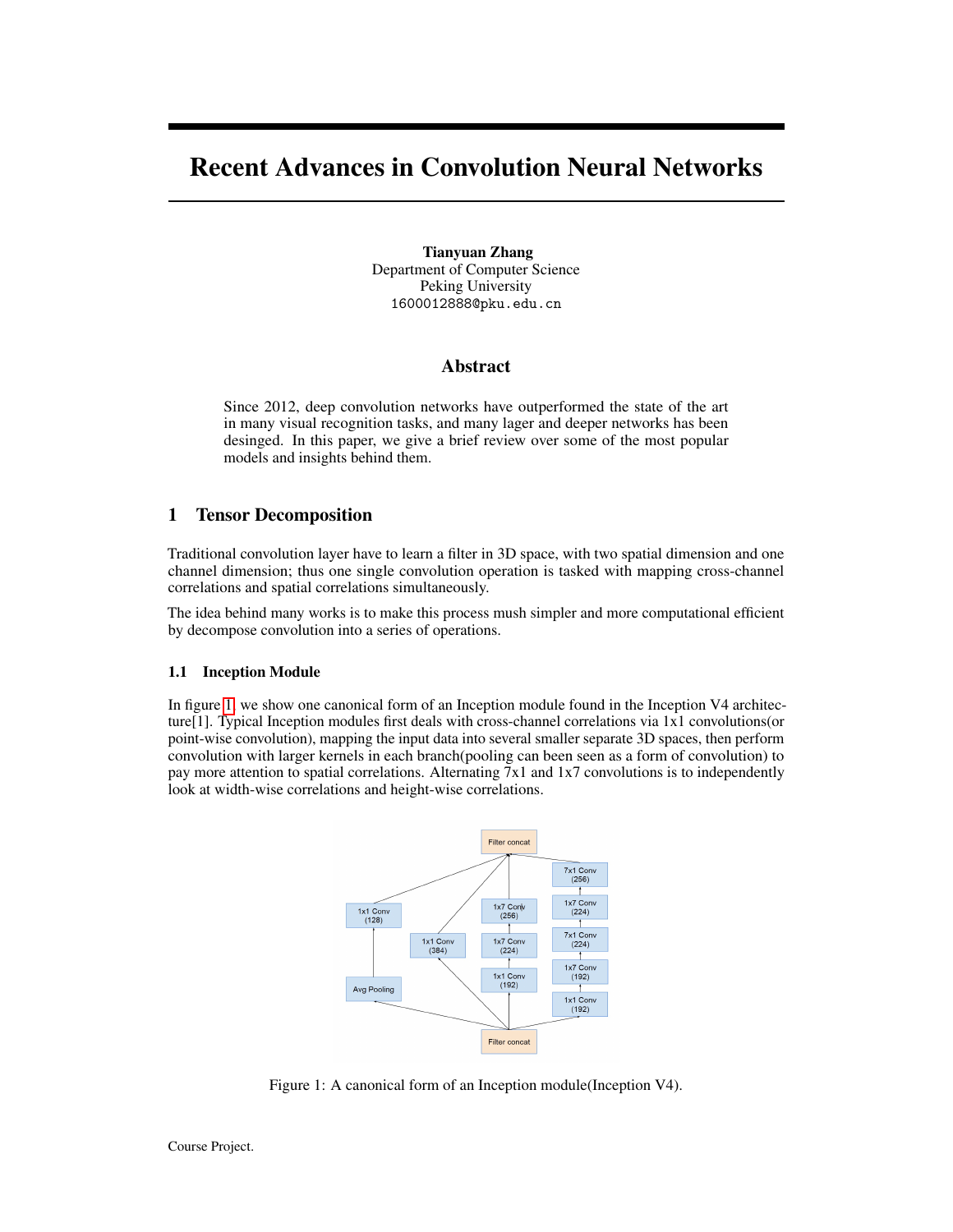#### 1.2 Depthwise Separable Convolution

We can see, the hypothesis behind Inception modules is that to some extent cross-channel correlations and spatial correlations can decoupled. Xception[2], which stands for 'Extreme Inception', made a stronger hypothesis: these two correlations can be entirely decoupled.

Xception uesed *depthwise separable convolution* which has been used as early as 2014[3] to factorize traditional convolutions. And briefly, Xception architecture is a linear stack or depthwise separable convlotion with residual connections.

Due to it's great gain in computational efficiency without loosing too much representational power, depthwise separable convolution has been widely used in lighweight convolution networks[4],[5],[6]

#### 1.3 Bottleneck and Inverted Bottleneck

Inspired by the intuition that the manifold of interest lies in a low-dimensional subspace of the higher-dimensional activation space, bottleneck design was proposed and successfully used in[7],[8] to keep the computational budget, it's main idea is to perform a dimensionality reduction via 1x1 convolution before convolutions with larger kernel size. This design was very popular in modern architectures.

Sandler M, et al.[5] reported gain of expressiveness when increasing the dimensionality before applying the 3x3 depthwise separable convolution. Surprsingly under the same computational budget, with much thinner feature maps, mobilenet-v2 achieves comparable results with Shufflenet $[6]$  and NasNet-A[21].This may give rise to further exploration how bottleneck structures equipped with different activation functions and different expansion ratio work.



Figure 2: Demonstration of the difference between Bottleneck and Inverted Bottleneck structure

#### 1.4 Group Convolution

The idea of group convolution was first introduced in *AlexNet*[9] to distributed the model over two GPUs, depthwise separable convolution used in Xception generalized this idea further.

Roughly speaking, group convolution on a feature map of *g* evenly distributed groups reduces the computational complexity by a factor of *g*, but suffers from poor feature fusion.

Combining the bottleneck architecture, ResNeXt[10] adds 1x1 convolution both before and after 3x3 group convolution, thanks to group convolution ResNeXt can be equipped with wider feature maps compared to its ResNet[8] counterpart under the same computational budget, thus has a much improved representational capability.This architecture is shown in figure [3.](#page-2-0)

Later, Zhang X et al. [6] noticed for each redisual unit in  $ResNext$ , the pointwise convolutions occupy 93.4% multiplication adds(cardinality as 32) . So they proposed using 1x1 group convolution and a novel channel shuffle operation to replace expensive pointwise convolutions, and achieved state-of-the-art in computational-efficient *CNN* architecture. Several shufflenet[6] units are shown in figure [4.](#page-2-1)

# 2 Spatial Operator

A main concern in visual recognition is how to accommodate multiple geometric transformations. This was usually addressed in two approaches. One is to build massive datasets with sufficient variations. The other is to design transformation-invariant feature extractors or algorithms.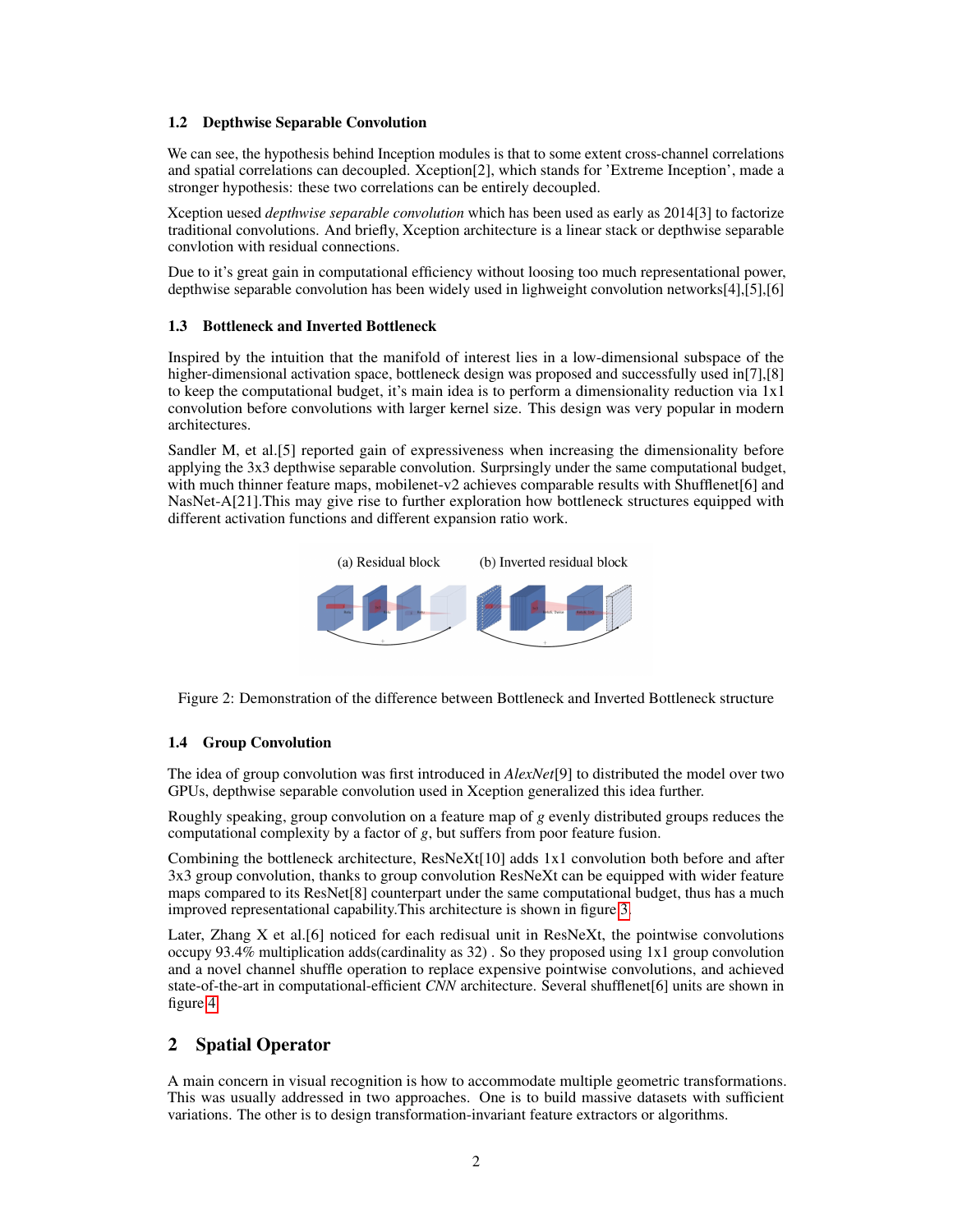

<span id="page-2-0"></span>Figure 3: Illustration of the design of ResNeXt. Left: bottleneck architecture used in ResNet[8]. Right: bottleneck architecture combined with group convolution in ResNeXt with roughly the same complexity



<span id="page-2-1"></span>Figure 4: Demonstration of different types of shufflenet's unit.

Though,convolution neural networks have achieved great success in past few years, the fixed geometric structure of *CNN* modules limit it to model large transformations in object scale, viewpoint, pose, etc. So lots of work has been done in designing new spatial operators or modules to address this problem.

#### 2.1 STN and Deformable Convolution

Jaderberg M et al.[11] introduced *Spatial Transformer* module, a dynamic mechanism that learns to actively perform spatial transformations on single image(or a feature map), which can be trained end-to-end. The transformation it learns can include scaling, cropping, rotations and non-grid deformations.

Deformable convolution[3] made this process simpler and more efficient by adaptively adding 2D offsets to the regular grid sampling locations in traditional convolution. As shown in figure [5,](#page-3-0) the offsets are learned via additional convolutions conditioned on the preceding feature maps, combined with bilinear interpolation this module can be trained in a end-to-end manner.

#### 2.2 Receptive Filed and Dilated Convolution

We can see that successive stride 1 convolution have only linear increasing receptive field size, while most popular image classification networks achieves multi-scale contextual reasoning via successive pooling or downsampling layers which doubles the receptive filed and reduces the resolution. But dense prediction tasks such as semantic segmentation calls for large receptive filed in combination with high-resolution output.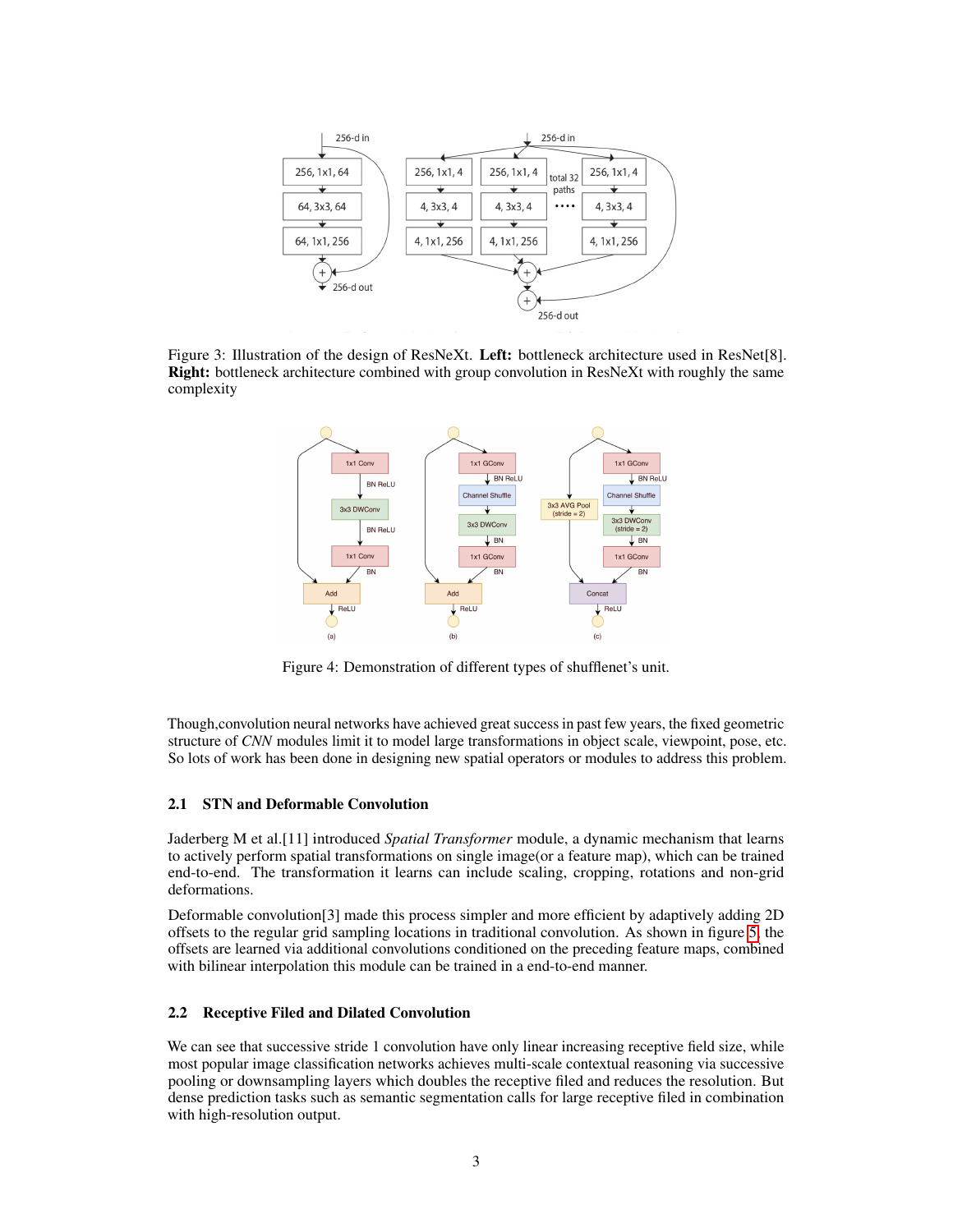

<span id="page-3-0"></span>Figure 5: Illustration of 3x3 deformable convolution[11].

This dilemma was usually addressed in Three popular ways. One approach is to use U-Net[13] like Encoder-Decoder structure with skip connections. Another approach involves multiple branches to deal with features in different scales([14]).

Yu F, et al.[15] proposed a module using successive dilated convolutions to support exponential expansion of the receptive file without loss of resolution.This is demonstrated in figure [6](#page-3-1)



<span id="page-3-1"></span>Figure 6: Systematic successive dilation convolutions. (a) 1-dilated convolution. (b) 2-dilated convolution following behind. (c) 4-dilated convolutions behind.

#### 2.3 Deconvolution and Checkerboard Artifacts



Figure 7: Deconvolution suffers from checkerboard artifacts

<span id="page-3-2"></span>Deconvolution(or transpose convolution) suffers from checkerboard artifacts as shown in figure [7,](#page-3-2) and many approaches have been proposed to alleviate this problem.

Odena et al.[16] highlight three sources of checkerboard artifacts: deconvolution overlap, random initialization and loss functions, and proposed separating the feature aggregation stage and upsampling to higher-resolution process by first resizing the feature map(using nearest-neighbor interpolation or bilinear interpolation) and then performing a regular convolution.

Shi W, et al.[17] proposed a sub-pixel convolution layer to alleviate this problem, where a single reshape operation was utilized to upscale the feature maps.This is showed in figure [8](#page-4-0)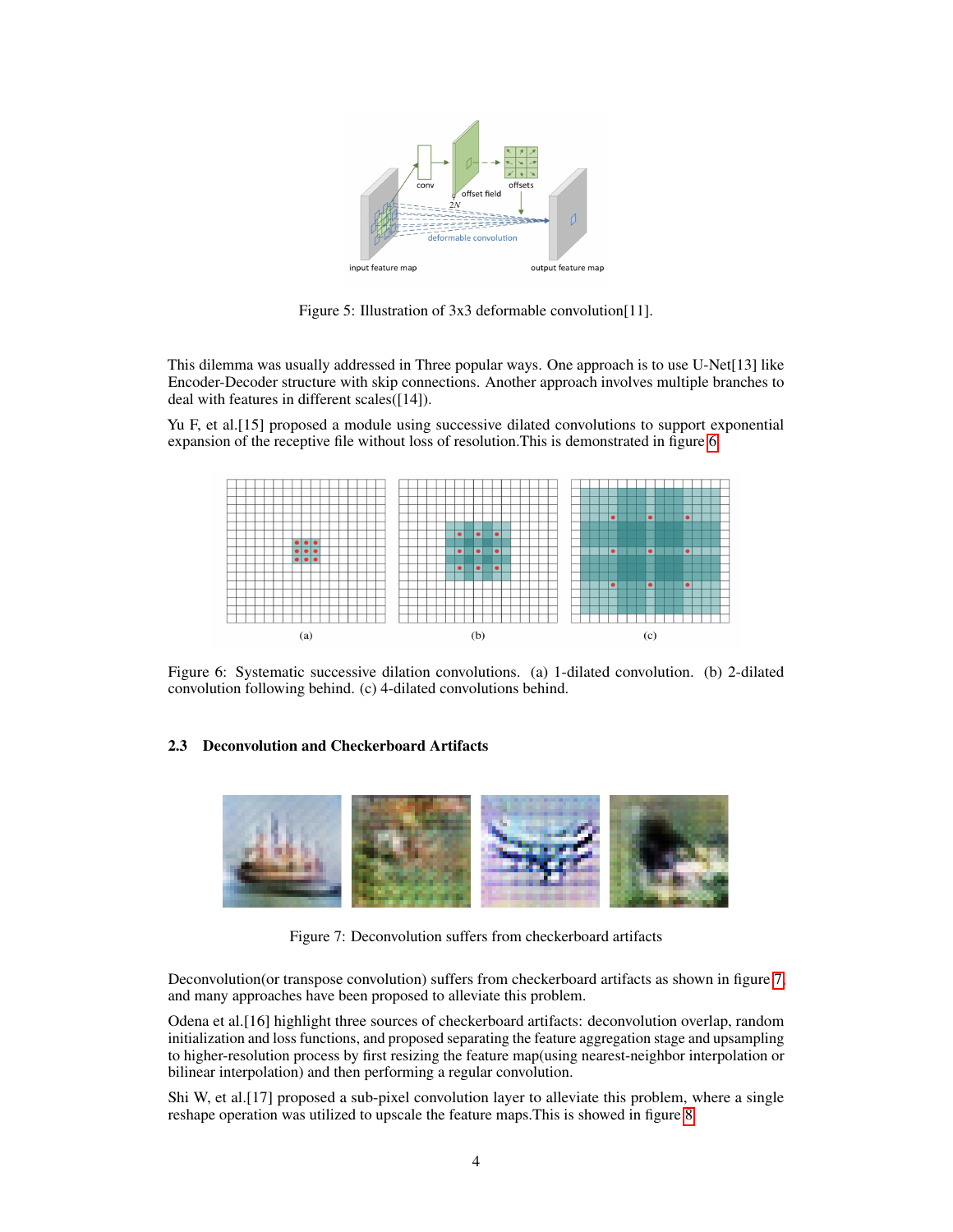

<span id="page-4-0"></span>Figure 8: Illustration of sub-pixel convolution layer

# 3 Skip Connection and Feature Reuse

He K, et al.[8] first successfully trained networks with more than 100 layers by utilizing identity mappings to ease the optimization. After that, most modern architecture equip theirselves with skip connection.

DenseNet[18] connects each layer to every other layers via concatenation to encourages feature reuse and alleviate the vanishing-gradient problem, exploiting this idea to extreme.

Skip connection was also used in encoder-decoder like structures to strengthen feature propagation and gain more precise results in dense prediction tasks.([13])

But how ResNet works still remains mysterious. Two school of thoughts have tried to explain it. One is the ensemble view — ResNets attempts to learn an exponential ensemble of shallow networks. Another is the unrolled iterative estimation view — ResNets layers are thought to iteratively refine representaions.

# 4 Attention Mechanism

Attention mechanism, a heuristically inspired tool, has been used across a range of tasks. In *CNN*s, this mechanism was usually utilized to help modelling either interdependencies between channels or spatial correlations.

# 4.1 Channel Relationships

Hu J, et al.[19] introduced *Sequeeze-and-Excitation Blocks*, a computational efficient and flexible module to adaptively recalibrates channel-wise features, this architecture generalize extremely well in many challenging tasks. They also introduced SE-ResNet module by integrating SE blocks and ResNet, this is depicted in figure [9.](#page-4-1)



<span id="page-4-1"></span>Figure 9: The schema of SE-ResNet module.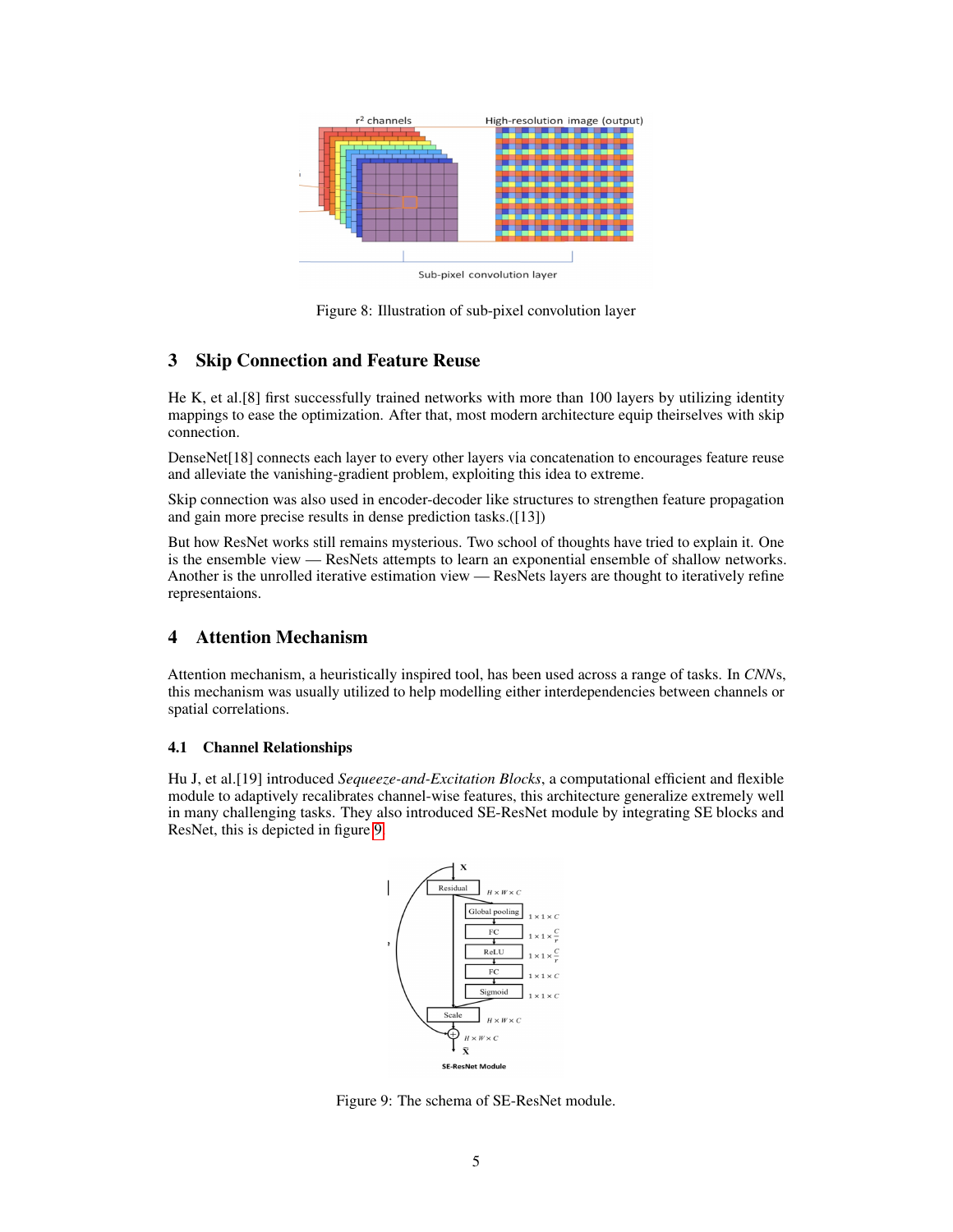#### 4.2 Spatial Attention

*CNN*s inherently produce smooth feature maps which are harmful for per-pixel tasks where rapid change in responses are required.

Harley A W, et al.[20] proposed a novel structure, which can generates accurate foregroundbackground spatial masks for convolution to sharpen the feature map.

#### 5 Acknowledgments

Thanks Xiangyu Zhang for insightful instructing.

# 6 Conclusions

Though in this paper, we focused mainly on novel or obviously different architectures, but there is some subtle difference that matters: where or weather to use BN[22] or activation functions.This was noted in many papers especially in[2],[5],[8],[19].

### References

[1] Szegedy, Christian, et al. "Inception-v4, inception-resnet and the impact of residual connections on learning." AAAI. Vol. 4. 2017.

[2] Carreira J, Madeira H, Silva J G. Xception: A technique for the experimental evaluation of dependability in modern computers[J]. IEEE Transactions on Software Engineering, 1998, 24(2): 125-136.

[3] Sifre L, Mallat S. Rigid-motion scattering for texture classification[J]. arXiv preprint arXiv:1403.1687, 2014.

[4] Howard A G, Zhu M, Chen B, et al. Mobilenets: Efficient convolutional neural networks for mobile vision applications[J]. arXiv preprint arXiv:1704.04861, 2017.

[5] Sandler M, Howard A, Zhu M, et al. Inverted Residuals and Linear Bottlenecks: Mobile Networks for Classification, Detection and Segmentation[J]. arXiv preprint arXiv:1801.04381, 2018.

[6] Zhang X, Zhou X, Lin M, et al. Shufflenet: An extremely efficient convolutional neural network for mobile devices[J]. arXiv preprint arXiv:1707.01083, 2017.

[7] Szegedy C, Liu W, Jia Y, et al. Going deeper with convolutions[C]. Cvpr, 2015.

[8] He K, Zhang X, Ren S, et al. Deep residual learning for image recognition[C]//Proceedings of the IEEE conference on computer vision and pattern recognition. 2016: 770-778.

[9] Krizhevsky A, Sutskever I, Hinton G E. Imagenet classification with deep convolutional neural networks[C]//Advances in neural information processing systems. 2012: 1097-1105.

[10] Xie S, Girshick R, Dollár P, et al. Aggregated residual transformations for deep neural networks[C]//Computer Vision and Pattern Recognition (CVPR), 2017 IEEE Conference on. IEEE, 2017: 5987- 5995.

[11] Jaderberg M, Simonyan K, Zisserman A. Spatial transformer networks[C]//Advances in neural information processing systems. 2015: 2017-2025.

[12] Dai J, Qi H, Xiong Y, et al. Deformable convolutional networks[J]. CoRR, abs/1703.06211, 2017, 1(2): 3.

[13] Ronneberger O, Fischer P, Brox T. U-net: Convolutional networks for biomedical image segmentation[C]//International Conference on Medical image computing and computer-assisted intervention. Springer, Cham, 2015: 234-241.

[14] Lin T Y, Dollár P, Girshick R, et al. Feature pyramid networks for object detection[C]//CVPR. 2017, 1(2): 4.

[15] Yu F, Koltun V. Multi-scale context aggregation by dilated convolutions[J]. arXiv preprint arXiv:1511.07122, 2015.

[16] Odena, Augustus, Vincent Dumoulin, and Chris Olah. "Deconvolution and checkerboard artifacts." Distill 1, no. 10 (2016): e3.